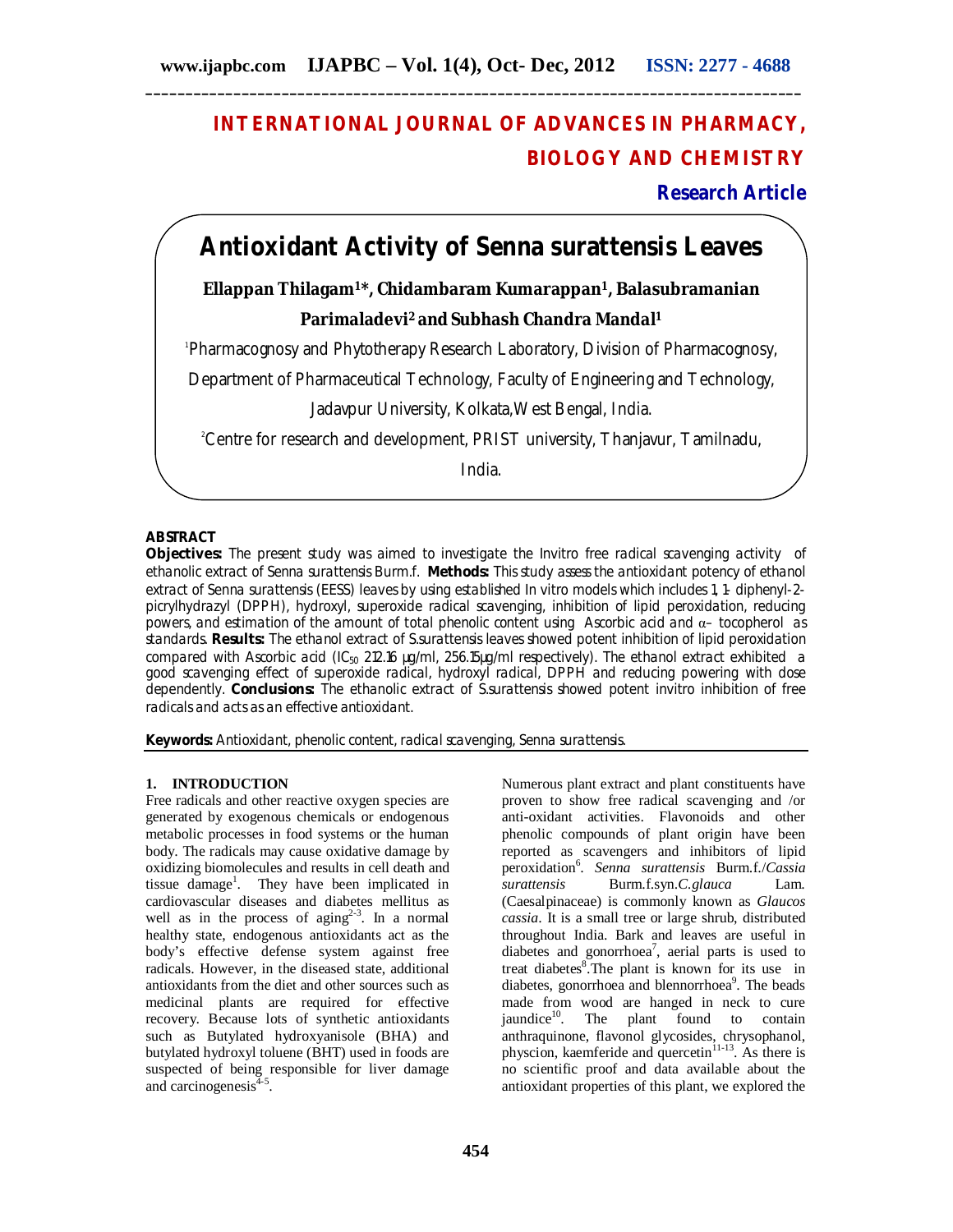antioxidant potency of the extract using various models *in vitro.*

### **2. METHODS AND MATERIALS 2.1. Plant material and extract preparation**

The fresh leaves of *Senna surattensis* were collected from Thiruchirappalli, Tamil Nadu, India, in December 2006 and authenticated by the Botanical survey of India (BSI), Coimbatore, India (REF NO:BSI/SC/5/23/06-07/Tech-1638). An NO:BSI/SC/5/23/06-07/Tech-1638). authentic voucher specimen was deposited in the Herbarium of Division of Pharmacognosy, Department of Pharmaceutical Technology, Jadavpur University, Kolkata, India for further reference. . The leaves were air dried at room temperature without exposure to sunlight and coarsely powdered (300g) and extracted with ethanol in a soxhlet apparatus. Solvent was evaporated completely under reduced pressure in rotary evaporator (SUPERFIT, India) at 40° C to obtain dry extract (yield 24.25 %w/w) and stored at -20° C in refrigerator until used.

#### **2.2. Preliminary phytochemical analysis**

The ethanol extract of *Senna surattensis* (EESS) was subjected to preliminary phytochemical analysis for the detection of phytoconstituent using standard chemical tests $14-15$ .

#### **2.3. Estimation of total phenol content**

The total phenolic content of EESS was determined using Folin-Ciocalteu reagent according to previously described method $^{16}$ . 1.0 mL of extract containing 1.0 mg of extract was transferred in to 100 mL Erlenmeyer flask then final volume was adjusted to 46 mL by addition of distilled water. Afterwards, 1 mL of Folin-Ciocalteu reagent was added to this mixture and after 3 min 3 mL of  $Na_2CO_3$  (2 %) were added. Subsequently, mixture was shaken on a shaker for 2 h at room temperature and then absorbance was measured at 760 nm. The concentration of total phenolic content was determined as microgram of pyrocatechol equivalent by using an equation that was obtained from standard pyrocatechol graph. The equation is given below

Absorbance =  $0.001 \times$  Pyrocatechol ( $\mu$ g) + 0.0033.

## **2.4. In vitro antioxidant activity 2.4.1. DPPH radical Scavenging activity**

DPPH radical scavenging activity of EESS was carried out by previously described method $^{17}$ . 0.1 Mm solution of DPPH in methanol was prepared and 1 ml of this solution was added to 3ml of extract solution at different concentrations (20, 40, 80, 160, 320, 640 µg/mL). After 30 min incubation in dark, the absorbance was measured at 517 nm. Ascorbic acid was used as a reference compound. Lower absorbance of the reaction mixture indicated

higher free radical scavenging activity. All the tests were performed in triplicate. The percentage DPPH radical scavenging that is calculated in the following equation

#### % **DPPH** radical scavenging =  $[(A_0 - A_1)] / A_0 \times 100$

Where  $A_0$  is the absorbance of the control,  $A_1$  is the absorbance of the extract/standard.

#### **2.4.2. Superoxide anion radical scavenging activity**

The superoxide anion scavenging activity of EESS was determined by previously described method, this was slightly modified  $18$ . The reaction mixture consisting of 1 mL NBT solution containing 156 µM NBT dissolved in 1.0 mL 100 mM phosphate buffer, pH 7.4, 1 ml NADH solution (468 µM NADH dissolved in 1 ml 100 mM phosphate buffer, pH 7.4), and 0.1 ml of various concentration of EESS and reference compound, (20, 40, 80, 160, 320 and 640 µg/mL) were mixed. The reaction was started by adding 100 µl phenazine methosulfate solution containing  $60 \mu M$  phenazine methosulfate in 100 mM phosphate buffer, pH 7.4. The reaction mixture was incubated at 25ºC for 5 min and absorbance at 560 nm was measured against control samples. All tests were performed in triplicate. Percentage inhibition was calculated by comparing the results of test samples with those of the control not treated with the extract. Ascorbic acid was used as reference compound. The percentage inhibition activity was calculated as

### **% Inhibition= [(A0-A1)] /A0×100**

Where A0 is the absorbance of the control, A1 is the absorbance of the extract/standard.

#### **2.4.3. Hydroxyl radical scavenging activity**

The ability of ethanol extract of *Senna surattensis* to scavenge the hydroxyl radical generated by the Fenton reaction was measured according to previously described modified method  $19$ . The Fenton reaction mixture containing 200 µL of 10mM FeSO<sub>4</sub> $\cdot$ 7H<sub>2</sub>O, 200 µL of 10 mM EDTA and 200 µL of 10 mM 2-deoxyribose was mixed with 1.2 ml of 0.1 M phosphate buffer (pH 7.4) containing 200 µL of various concentrations of EESS (20 to 640  $\mu$ g/mL). Thereafter, 200  $\mu$ L of 10  $mM$  H<sub>2</sub>O<sub>2</sub> was added to the mixture before incubation for 4 h at 37° C. Later, 1 mL of 2.8 % TCA and 1mL of 1 % TBA were added and placed in a boiling water bath for 10 min. Then, the resultant mixture was allowed to cool up to room temperature and centrifuged at  $395 \times g$  for 5min. Absorbance was recorded at 532 nm.

#### **2.4.5. Lipid peroxidation by thiobarbituric Acid (TBA) Assay**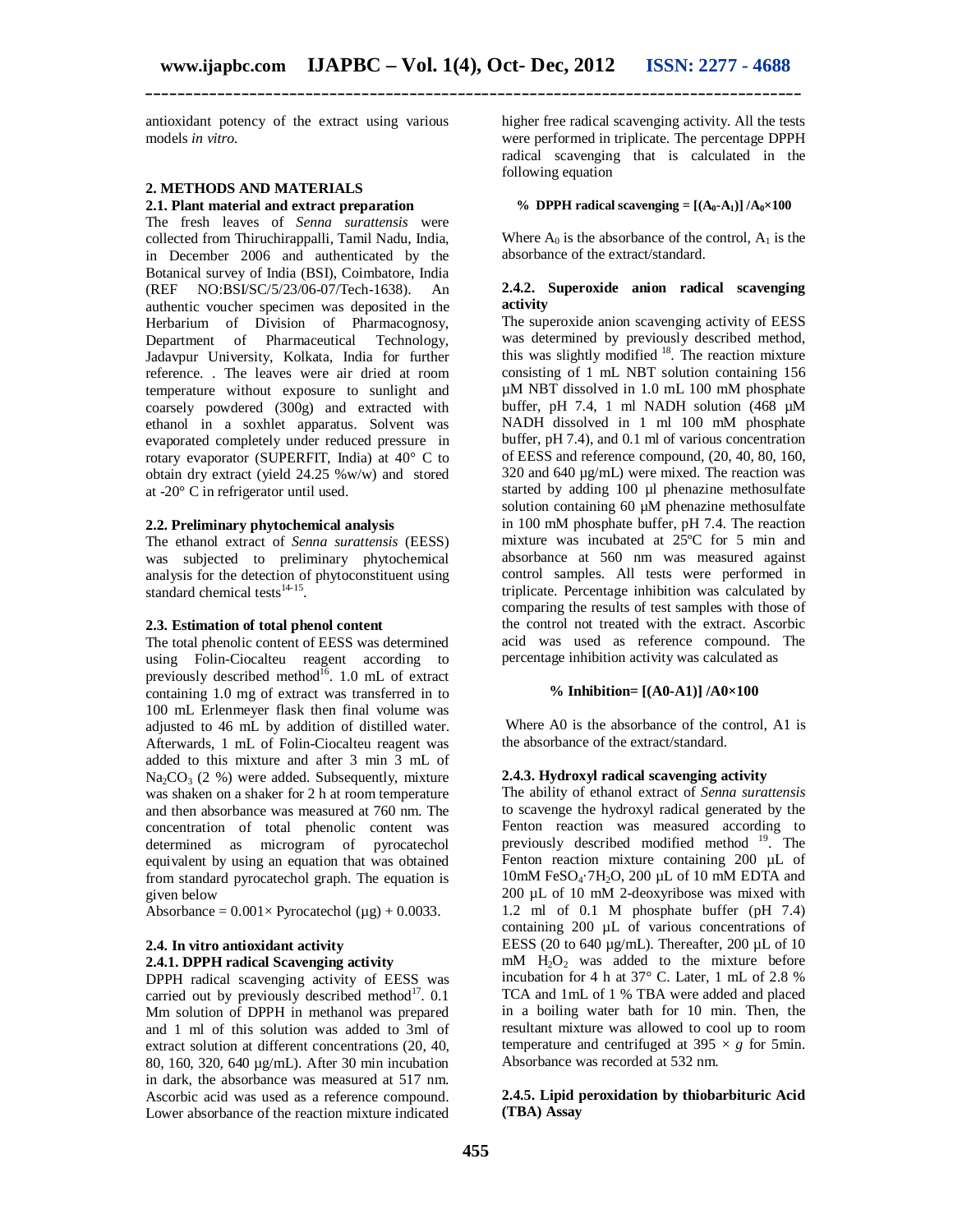TBA reacts with malondialdehyde (MDA) to form a diadduct, a pink chromogen, which can be detected spectrophotometrically at 532 nm<sup>20</sup>. Normal albino rats of the Wister strain were used for the preparation of liver homogenate. The perfused liver was isolated, and  $10\%$  (w/v) homogenate was prepared using a Potter Elvehjem homogenizer at  $0-4$  °C with 0.15 M KCl. The homogenate was centrifuged at  $800 \times g$  for 15 min, and clear cell-free supernatant was used for the study of *in vitro* lipid peroxidation. Different concentrations (20 to 640μg/ml) of EESS (dissolved in Double distilled water) were taken in various test tubes. One milliliter of 0.15 M KCl and 0.5 mL of rat liver homogenates were added to the test tubes. Peroxidation was initiated by adding 100 μl of 0.2 mM ferric chloride. After incubation at 37 °C for 30 min, the reaction was stopped by adding 2 mL of ice-cold HCl (0.25 N) containing 15% trichloroacetic acid (TCA), 0.38% TBA, and 0.5% BHT. The reaction mixtures were heated at 80 °C. for 60 min. The samples were cooled and centrifuged, and the absorbance of the supernatant was measured at 532nm. An identical experiment was performed to determine the amount of lipid peroxidation obtained in the presence of inducing agents without extract.

## **2.4.5. Measurement of reducing Power**

Reducing power was investigated by previously described method with slight modification $21$ . The extract (0.75 mL) at various concentrations (20-640 µg/mL) was mixed with 0.75 mL of phosphate buffer (0.2M, pH 6.6) and 0.75 mL of potassium hexacyanoferrate  $(K_3Fe(CN)_6)$  (1% w/v), followed by incubating at 50°C in a water bath for 20 min. The reaction was stopped by adding 0.75 mL of trichloroacetic acid (TCA) solution  $(10\text{W/v})$ , and then centrifuged at  $800 \times g$  for 10 min. 1.5 mL of the supernant was mixed with 1.5 ml of distilled water and 0.1mL of ferric chloride solution  $(0.1\text{W/v})$ . Absorbance of the resultant mixture was measured at 700 nm after 10 min. Increased absorbance of the reaction mixture indicated enhanced reducing power.

## **2.5. Statistical analysis**

The experimental data were expressed as mean  $\pm$ SEM. The concentration of the extract  $(\mu g/mL)$  that was required to scavenge  $50\%$  (IC<sub>50</sub>) of radicals was calculated by using linear regression method of plots of the percent of antiradical activity against the concentration of the tested compounds using Microsoft Excel Software Programme.

## **1. RESULTS AND DISCUSSION**

Preliminary phytochemical screening of EESS showed the presence of triterpenoid, steroids, phenolic, tannins and flavonoids. The total polyphenol content of EESS was detected 98 µg

equivalent to pyrocatechol/mg of extract. Phenolic compounds are very important plant constituents because of their scavenging ability due to their hydroxyl groups $22$ . The polyphenolic compounds may contribute directly to the antioxidative  $\arcsin^{23}$ . In addition, it was reported to play an important role in stabilizing lipid peroxidation<sup>24</sup>. The extract contain polyphenol is used for the prevention and cure of various diseases which is mainly associated with free radicals $25$ .

DPPH is a stable free radical in aqueous or ethanol solution and accepts an electron or hydrogen radical becomes a stable diamagnetic molecule. DPPH is usually used as a substrate to evaluate antioxidative activity of antioxidants<sup>23</sup>. In the presence of an electron-donating anti-oxidant, the purple colour typical of the free DPPH radical diminishes in intensity, a change that can be followed spectrophotometrically at 517 nm. The radical scavenging activities of the extract measured as decolorizing activity following the trapping of the unpaired electron of DPPH .The inhibitory effect of these extracts may be attributed to the presence of phenolic compound. It is well known that antioxidants can seize the free radical chain of oxidation and form stable free radicals. This would not initiate or propagate further oxidation DPPH has been used extensively as a fee radical to evaluate reducing substances<sup>26-27</sup>. The scavenging activities of DPPH exerted by EESS and ascorbic acid were summarized in Figure 1, it indicated the free radical scavenging activity of EESS concentration dependent. The  $IC_{50}$  value of EESS was found to be 284.96 µg/mL with respect to the standard drug ascorbic acid 117.70  $\mu$ g/mL (Table 1).

Superoxide anion is derived from dissolved oxygen in the PMS/NADH-NBT system by phenazine methosulphate (PMS)-NADH coupling reaction reduces nitroblue tetrazolium (NBT) to a blue coloured formazan that is measured at  $560 \text{ nm}^{28}$ . Superoxide radical is known to be very harmful to cellular components as a precursor of more reactive species, such as single oxygen and hydroxyl radicals<sup>[29</sup>. Furthermore, superoxide radical is considered to play an important role in the peroxidation of lipids $30$  . The decrease of absorbance at 560 nm with antioxidants thus indicates the consumption of superoxide anion in the reaction mixture. The superoxide radical scavenging activity of EESS was increased markedly with increase of concentration (20-640  $\mu$ g/mL) shown in Figure 2. IC<sub>50</sub> value of EESS found to be 428.88 µg/mL and for ascorbic acid 237.34 µg/mL (Table 1).

Among the oxygen radicals specifically, the hydroxyl radical is the most reactive and severely damages adjacent biomolecules such as all proteins, DNA, PUFA, nucleic acid, and almost any biological molecule it touches. This damage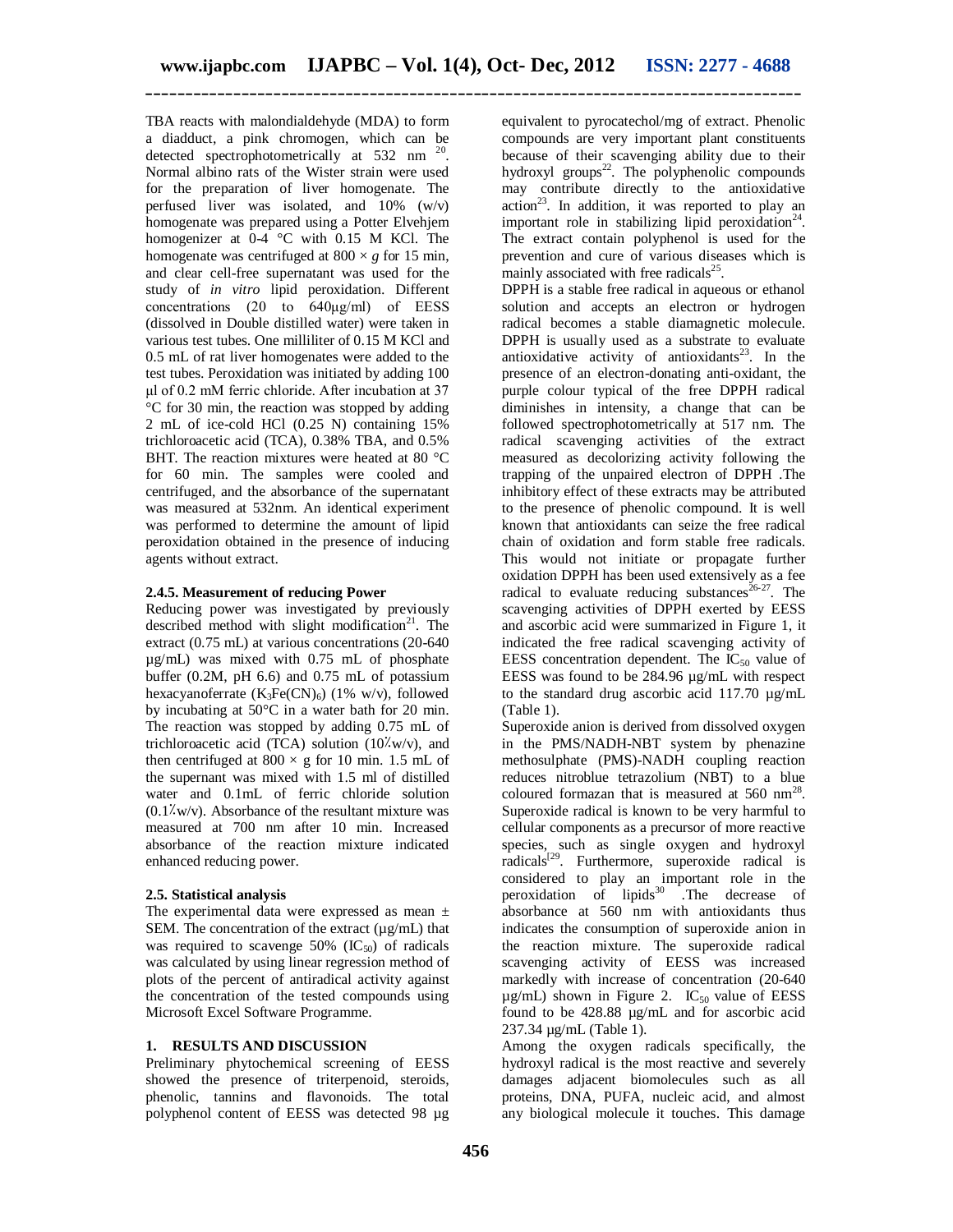causes aging, cancer and several diseases $31$ . The deoxyribose method is a simple assay to determine the rate constants for reactions of hydroxyl radicals<sup>32</sup>. When the mixture of Feso<sub>4</sub>-EDTA,  $H_2O_2$ and ascorbate were incubated with deoxyribose in phosphate buffer (pH 7.4), the hydroxyl radicals generated attack the deoxyribose and result in a series of reactions that cause the formation of MDA. Any hydroxyl radical scavenger added to the reaction would compete with deoxyribose for the availability of hydroxyl radicals, thus reducing the amount of MDA formation. We herein tested the scavenging activity of EESS along with positive control α-tocopherol shown in Figure 3. The IC<sub>50</sub> value of EESS and  $\alpha$  –tocopherol was found to be 144.81  $\mu$ g/mL and 84.76  $\mu$ g/mL respectively (Table 1)

The peroxy radical which is generated during lipid peroxidation is very reactive and it propagates the chain reaction thereby resulting in extensive destruction of fatty acids, ultimately leading to cell death<sup>33</sup>. Oxidation of unsaturated fatty acids in biological membranes leads to the formation and propagation of lipid radicals, uptake of oxygen, rearrangement of the double bonds in unsaturated lipids, and eventual destruction of membrane lipids, with production of breakdown products such as malondialdehydes<sup>34</sup>. Malondialdehyde serves as a convenient index for determining the extent of lipid peroxidation<sup>35</sup>. In particular  $O_2$  and OH induce various injuries to the surrounding organs and play a vital role in some clinical disorders. Therefore removal of  $O_2$  and OH is the effective defense of the living body against disease  $36-37$ . In the present study EESS effectively inhibited the lipid peroxidation induced by Iron/TBA/BHT complex in rat liver homogenate shown in Figure 4.  $IC_{50}$  value for the inhibition of lipid peroxidation of EESS and standard ascorbic acid was found to be 212.16 µg/mL and 256.15 µg/mL respectively.

The antioxidant activities of natural components may have a reciprocal correlation with their reducing powers<sup>38</sup>. The reducing power increased with the increasing concentration of extract, and the activity may be due to presence of phenolic compounds in EESS. The activity may it act as electron donors and could react with free radical to convert them into more stable products and to terminate radical chain reaction. The reducing powers of EESS and ascorbic acid shown in Figure 5. EESS showed reducing power comparable with standard at higher concentration at 640 µg/mL.

In conclusion, the antioxidant and free radical scavenging activities of *Senna surattensis* leaves might be due to the presence of phenolic compounds in this extract which is confirmed by Folin-ciocalteu reagent test and phytochemical tests. The polyphenolic antioxidants such as flavonoids, tannins, coumarins, xanthons and more recently procyanidins scavenge radicals dosedependently, thus they are viewed as promising therapeutic drugs for free radical pathologies<sup>[39]</sup>. Further studies are in progress in our laboratory to evaluate the *in vivo* antioxidant potential of this extract in various animal models as well as to isolate its active bioactive constituents to determine the value of the ethno botanical approach for the treatment of oxidative stress related disease.

#### **Conflict of interest statement**

We declare that we have no conflict of interest.

#### **ACKNOWLEDGEMENTS**

Authors are grateful to thank All India Council of Technical Education (AICTE), New Delhi, India, for providing financial support through its Quality Improvement Programme.



**Fig. 1:****Effect of Ethanol extract of** *Senna surattensis* **on DPPH radical scavenging activity**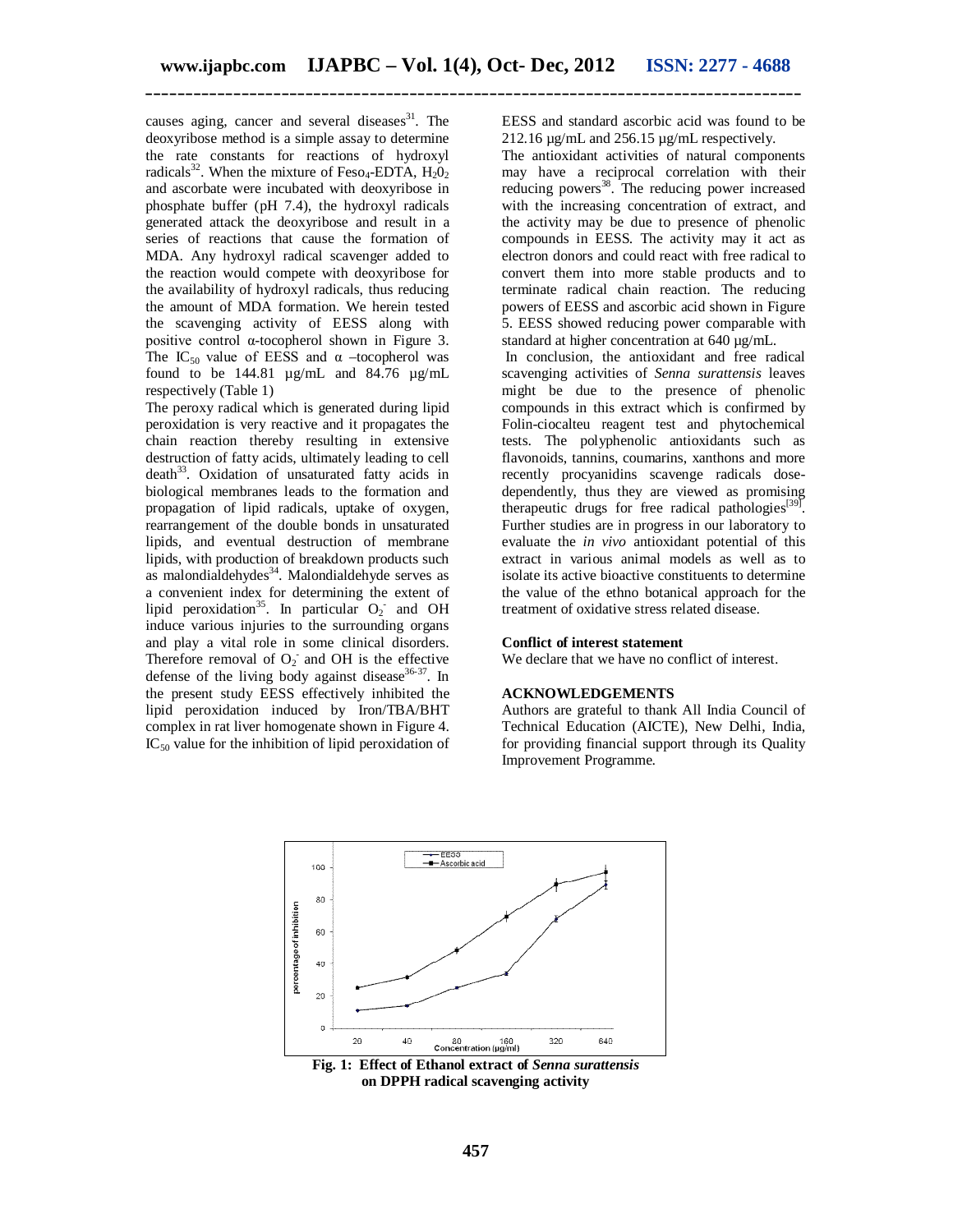

**extract of** *S.surattensis*



**Fig. 3: Hydroxyl radical scavenging activity of Ethanol extract of** *S.surattensis*



**Fig. 4: Effect of Ethanol Extract of** *S. surattensis* **on lipid peroxidation**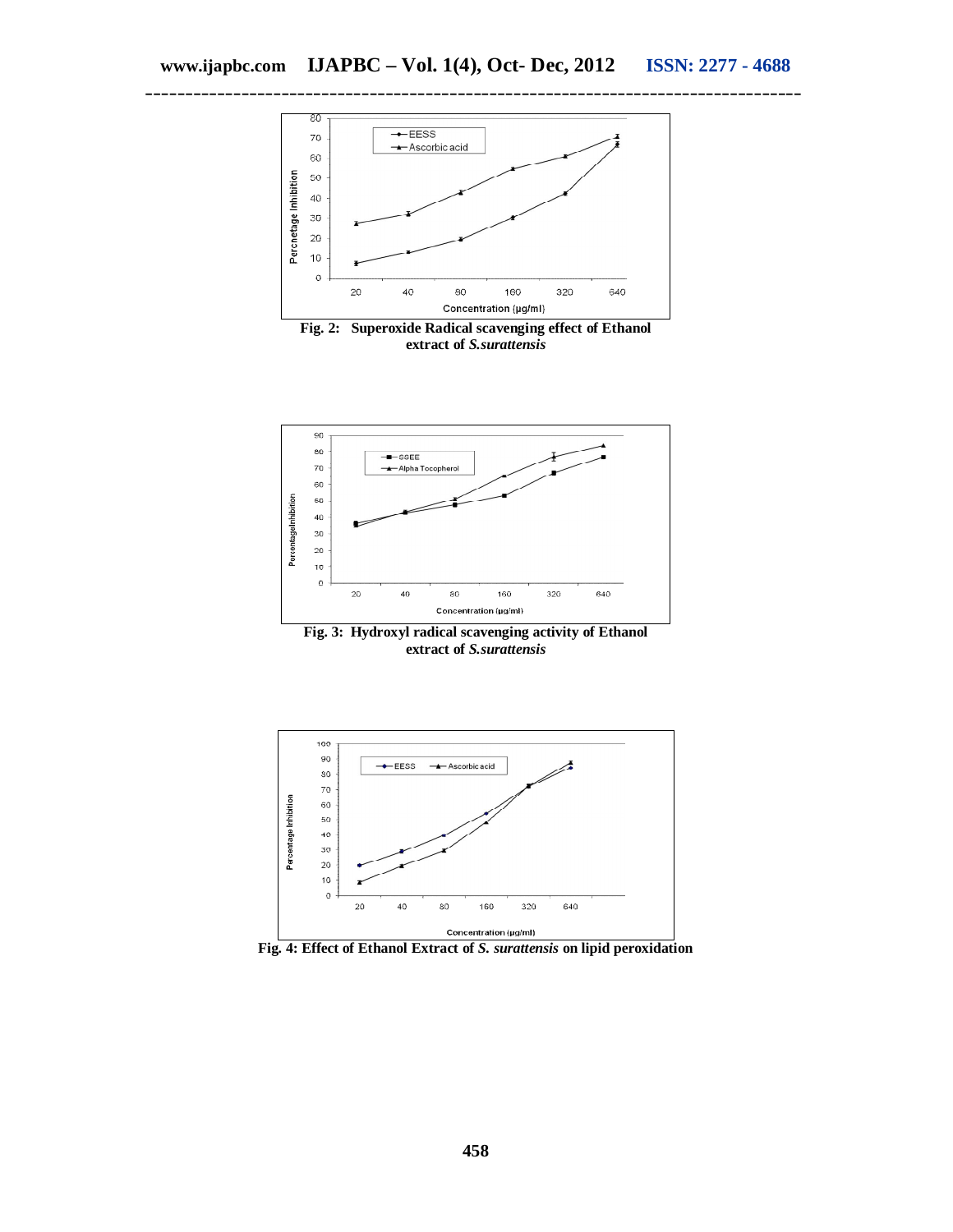

**Fig. 5: Effect of Ethanol extract of** *S. surattensis* **on reducing power**

| Method             | Inhibitors $(\mu g / mL)$ | <b>Inhibitory concentration</b><br>$(IC_{50}) (\mu g / mL)$ |
|--------------------|---------------------------|-------------------------------------------------------------|
| DPPH radical       | EESS (20 -640)            | 284.96                                                      |
|                    | Ascorbic acid             | 117.70                                                      |
| Superoxide radical | EESS (20 - 640)           | 428.88                                                      |
|                    | Ascorbic acid             | 237.34                                                      |
| Hydroxyl radical   | EESS (20 - 640)           | 144.81                                                      |
|                    | $\alpha$ -Tocopherol      | 84.76                                                       |
| Lipid peroxidation | EESS (20 - 640)           | 212.16                                                      |
|                    | Ascorbic acid             | 256.15                                                      |
| Reducing power     | EESS (20 - 640)           |                                                             |
|                    | Ascorbic acid             |                                                             |

#### **Table 1: Antioxidant activity of ethanol extract of** *senna surattensis* **(EESS)**

### **REFERENCES**

- 1. Kehrer JP. Free radicals as mediators of tissue injury and disease. Crit Rev Toxicol. 1993;23:21-48.
- 2. Harman D. The aging process. Proc Natl Acad Sci USA 1981;78:7124-7128.
- 3. Droge W. Free radicals in physiological control of cell functions. Physiol Rev. 2002;82:47-95.
- 4. Wichi HC. Enhanced tumour development by butylated hydroxytoluene (BHT) in the liver, lung and gastro-intestinal tract. Food Chem Toxicology. 1986;24:1127-1130.
- 5. Grice HP. Enhanced tumour development by butylated hydroxyanisole (BHA) from the prospective of effect on forestomach and oesophageal squamous epithelium. Food Chem Toxicol. 1988;26:717-723.
- 6. Formica JV and Regelson W. Review of the biology of quercetin and related bioflavonoids. Food Chem Toxicol. 1995;33:1061-1080.
- 7. Singh V. Monograph on Indian Subtribe<br>Cassiinae (Caesalpinaceae). India: (Caesalpinaceae). India:<br>Scientific Publisher. Pawankumar 2001;215-219.
- 8. Seetharami Reddi TVV, Ramarao Naidu BVA. Ethnomedicine and Human

Welfare. India: Lambert Academic Publications. 2005;53.

- 9. Kirtikar KR, Basu BD. Indian Medicinal Lalit Mohan Basu Publishers. 1984;870-873.
- 10. Maheswari JK, Kalakoti BS, Lal B. Ethnomedicine of Bhil tribe of Jhabua District, M.P. Ancient Sci Life. 1986;5:255-256.
- 11. Tiwari HI, MisraI M. Phytochemical investigation of Cassia glauca bark. J Indian Chem Soc.1993;70:659.
- 12. Rai KN, Kaushalendra K and Singh J. Chemical constituents from the pods of Cassia glauca, Lam. Asian J Chem. 1997;9:558-560.
- 13. Hus KK and Hong WH. Isolation of quercetin from the flower of Cassia glauca. Chemical Abstracts 1965;62:3433.
- 14. Kokate CK. Practical Pharmacognosy. New Delhi: Vallabh Prakashan. 1994;107- 113.
- 15. Harbone JB. Phytochemical Methods. London: Chapman and Hall.1998;60- 68.
- 16. Singleton VL, Orthofer RM and Ramuela-Raventos RM. Analysis of total phenols and other oxidation substrates and antioxidants by means of Folin